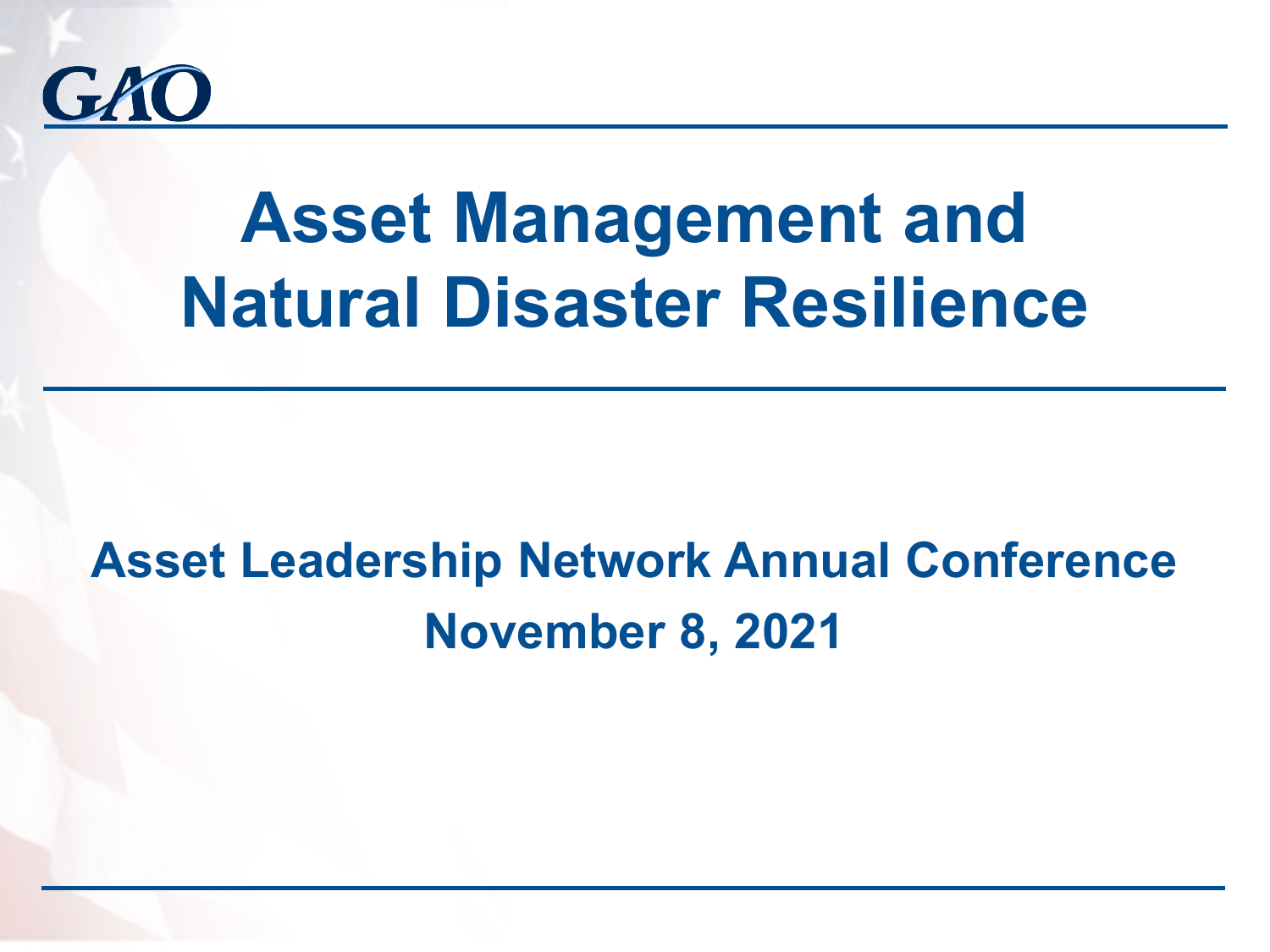

#### **Asset Management Framework**



Source: GAO analysis of leading practices. | GAO-19-57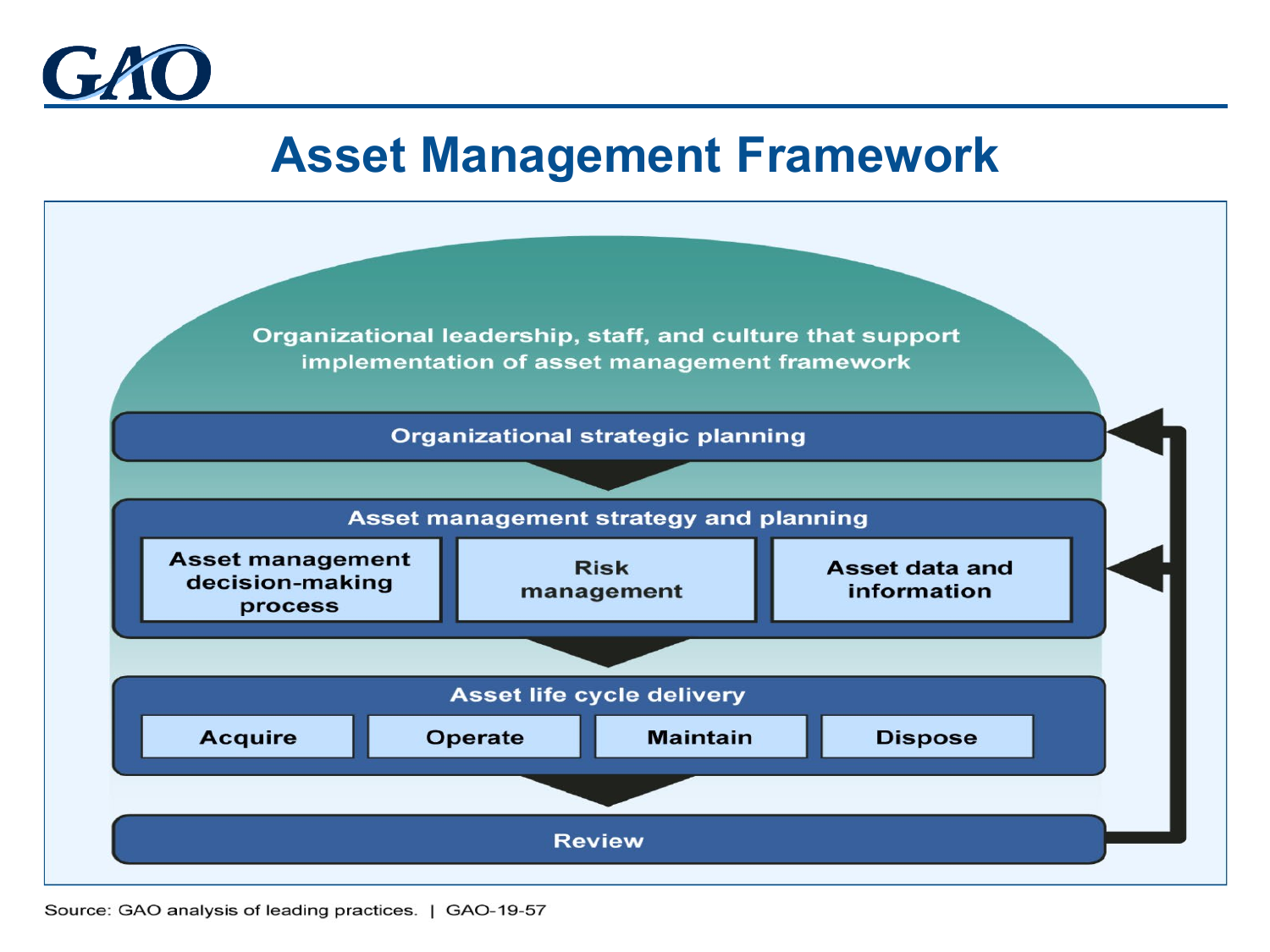## GAO

### **Key Characteristics of an Asset Management Framework**

- Identified **6 key characteristics** of an asset management framework based on:
	- 32 in-depth interviews with experts and organizations;
	- ISO 55000 series of standards on asset management;
	- leading practices such as those from the International Infrastructure Management Manual (IIMM);
	- review of asset management literature.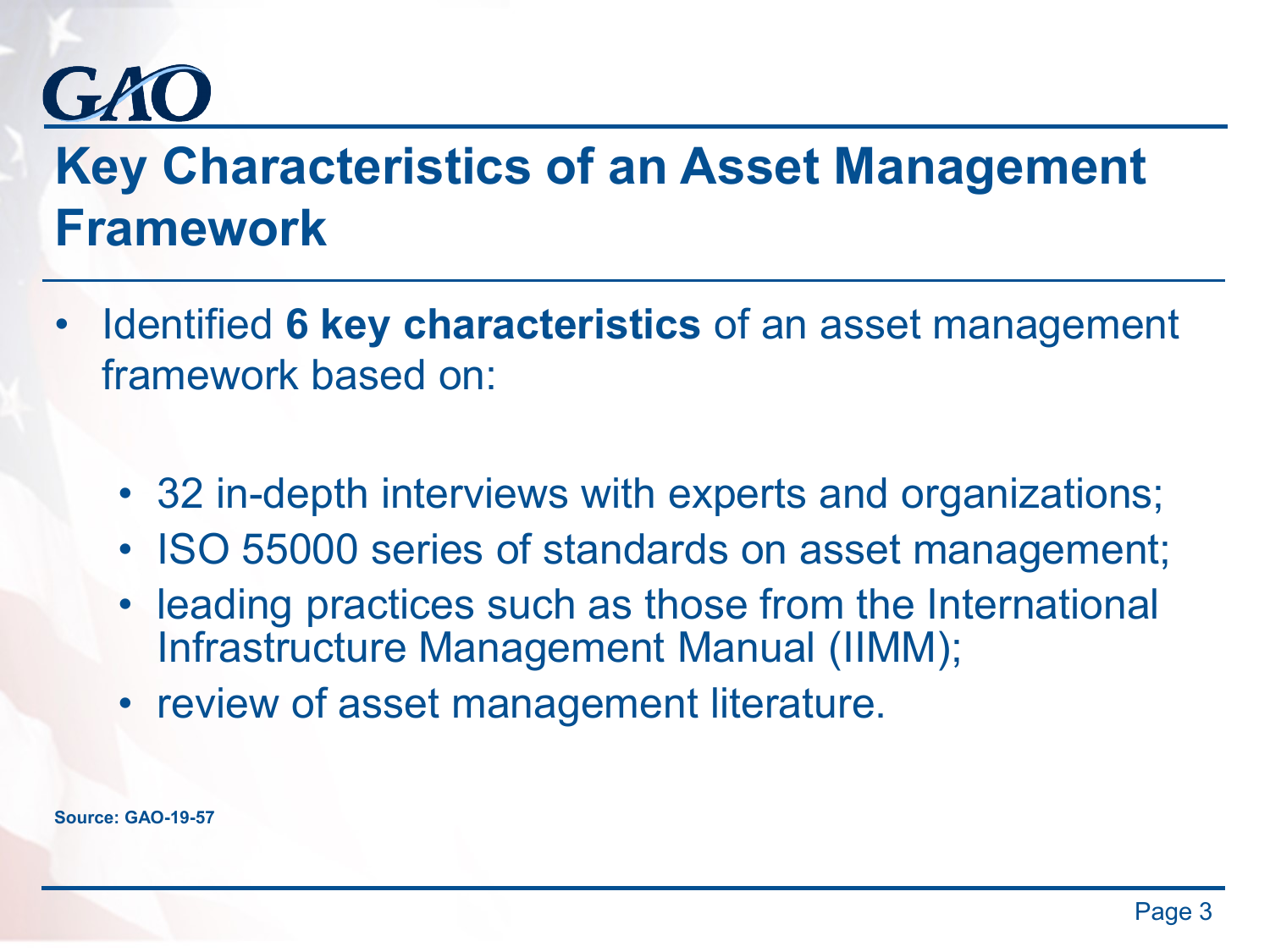

### **Key Characteristics of an Asset Management Framework**



**Establishing formal policies and plans** 



Maximizing an asset portfolio's value



**Maintaining leadership support** 



**Using quality data** 



Promoting a collaborative organizational culture



Evaluating and improving asset management practices

Source: GAO analysis of the ISO 55000 standards, asset management literature, and interviews with experts. | GAO-19-57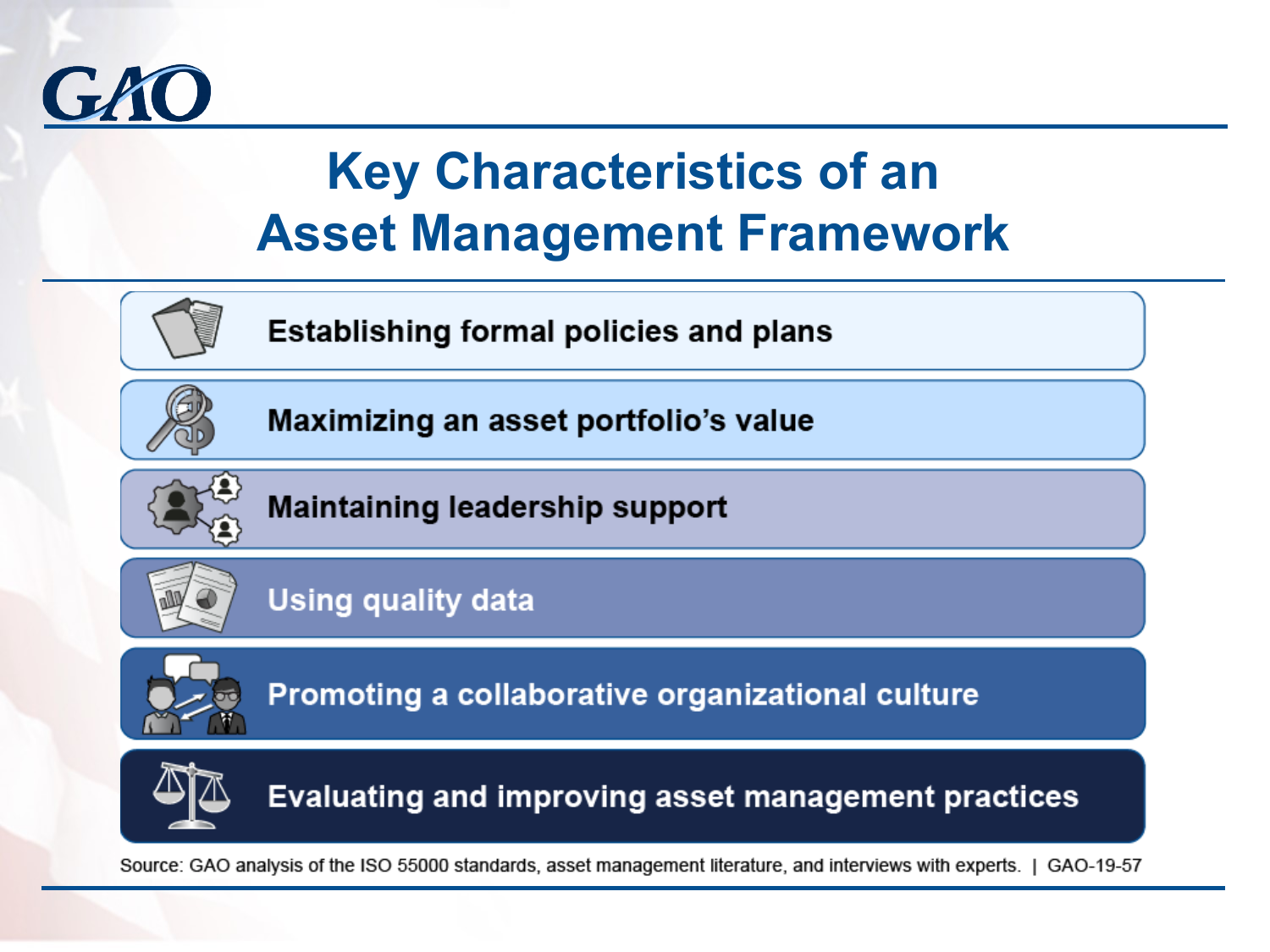

#### **Natural Disaster Resilience**

• GAO defines natural disaster resilience as:

preparing for anticipated hazards, adapting to changing conditions, and withstanding and recovering rapidly from disruptions caused by natural disasters.

**Source: GAO-20-100SP**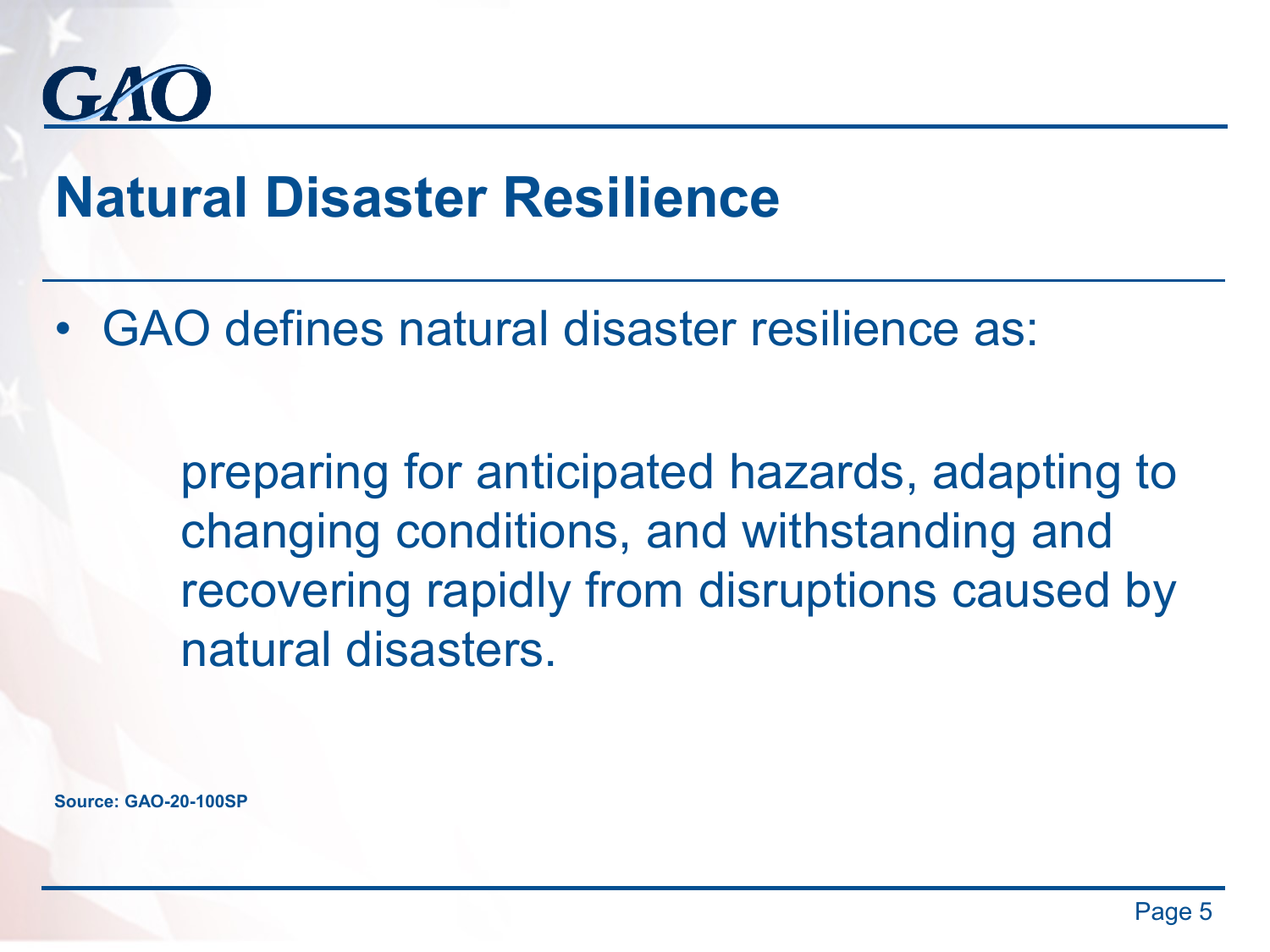

#### **22 Separate Weather and Climate Disaster Events in the United States in 2020 Costing More Than \$1 Billion in Damages (\$ in Billions) (NOAA)**

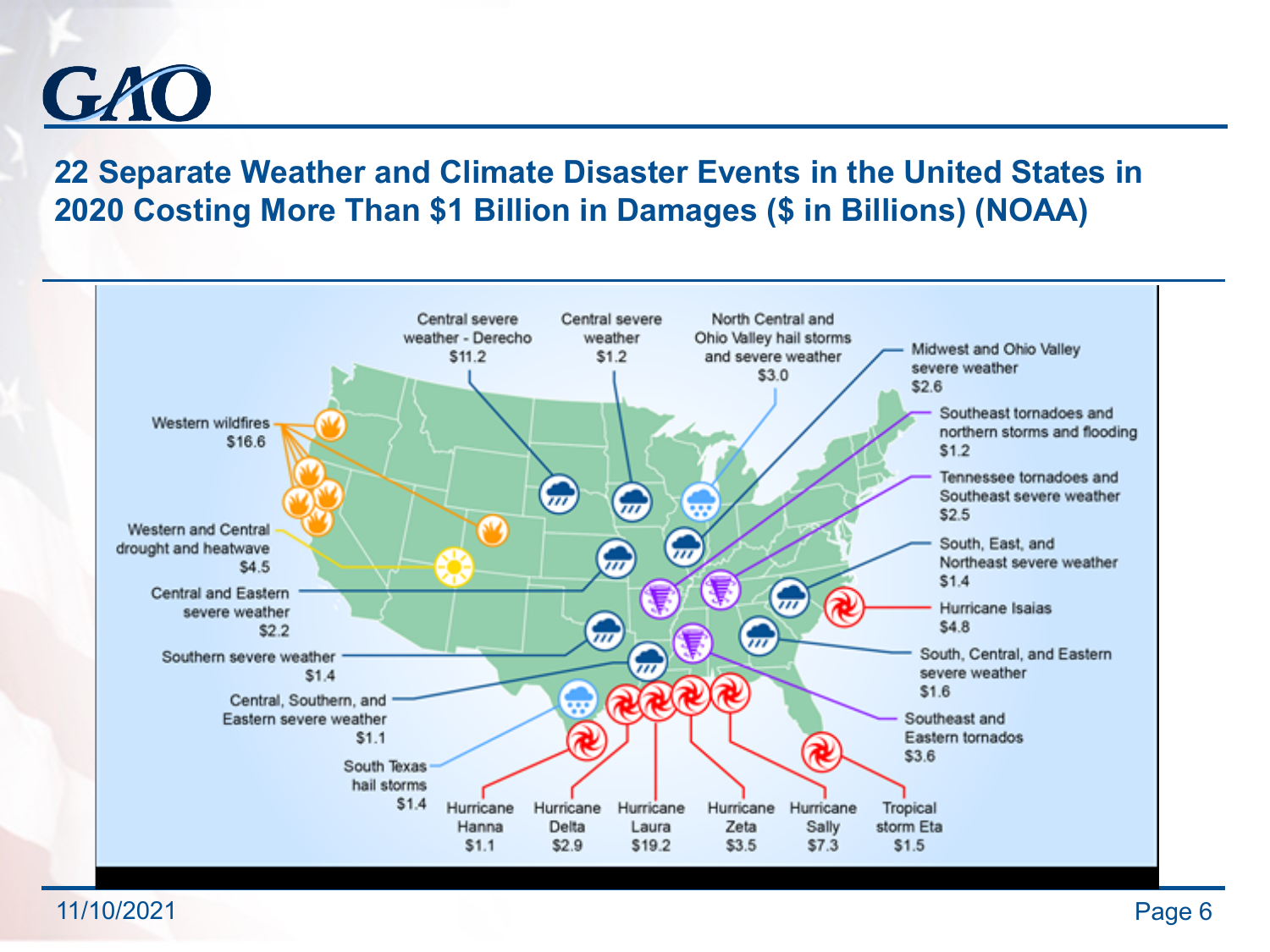



#### **Jefferson Memorial Rehabilitation Project**

Incorporating resilience into individual projects by assessing risks. Jefferson Memorial roof rehabilitation project to repair water damage. (GAO-21-596)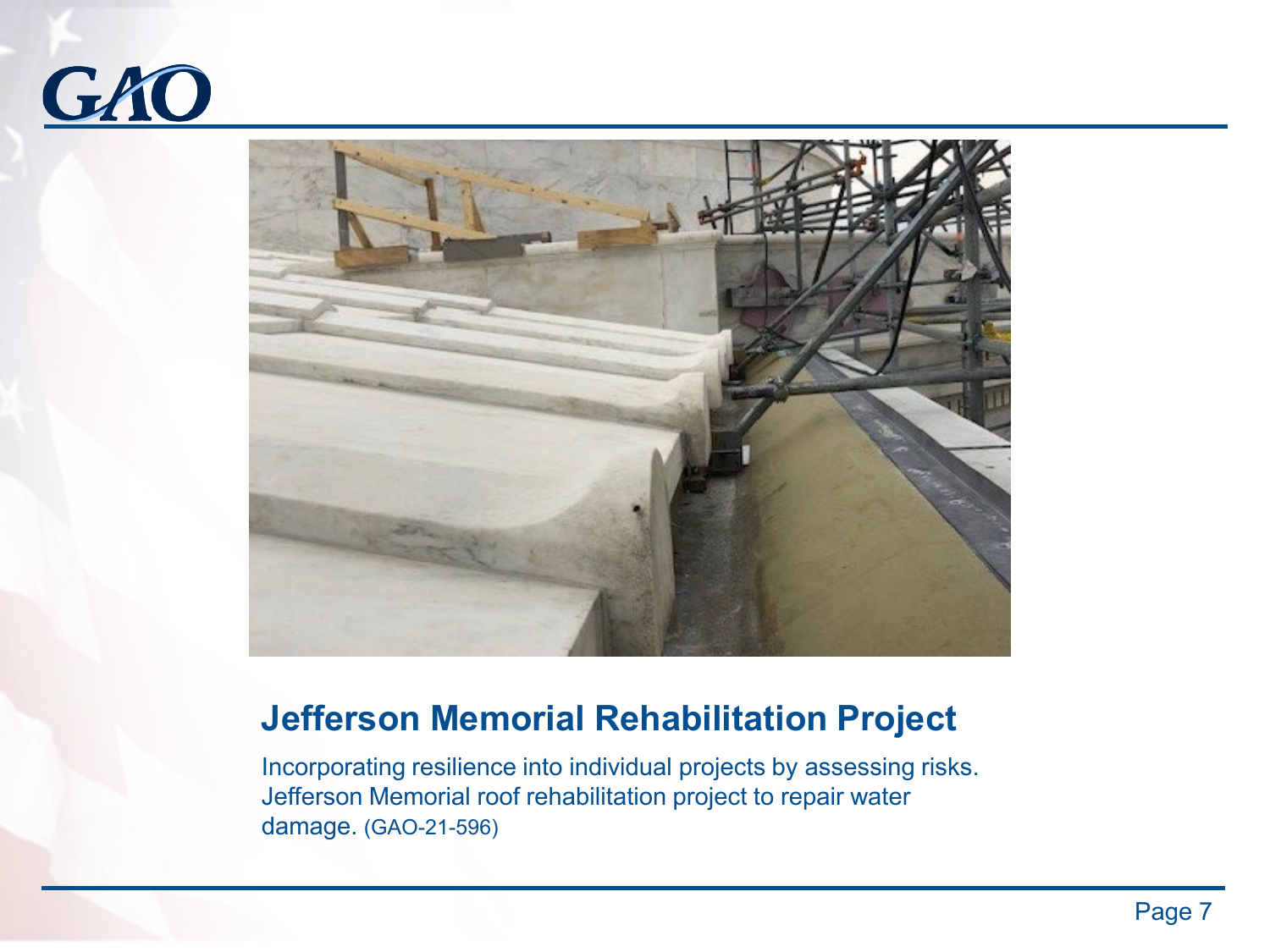



#### **National Park Service**

Incorporating resilience into asset management by using quality data. National Mall and Memorial Parks Coastal Hazards and Climate Vulnerability Assessment of over 200 assets. (GAO-21-596)